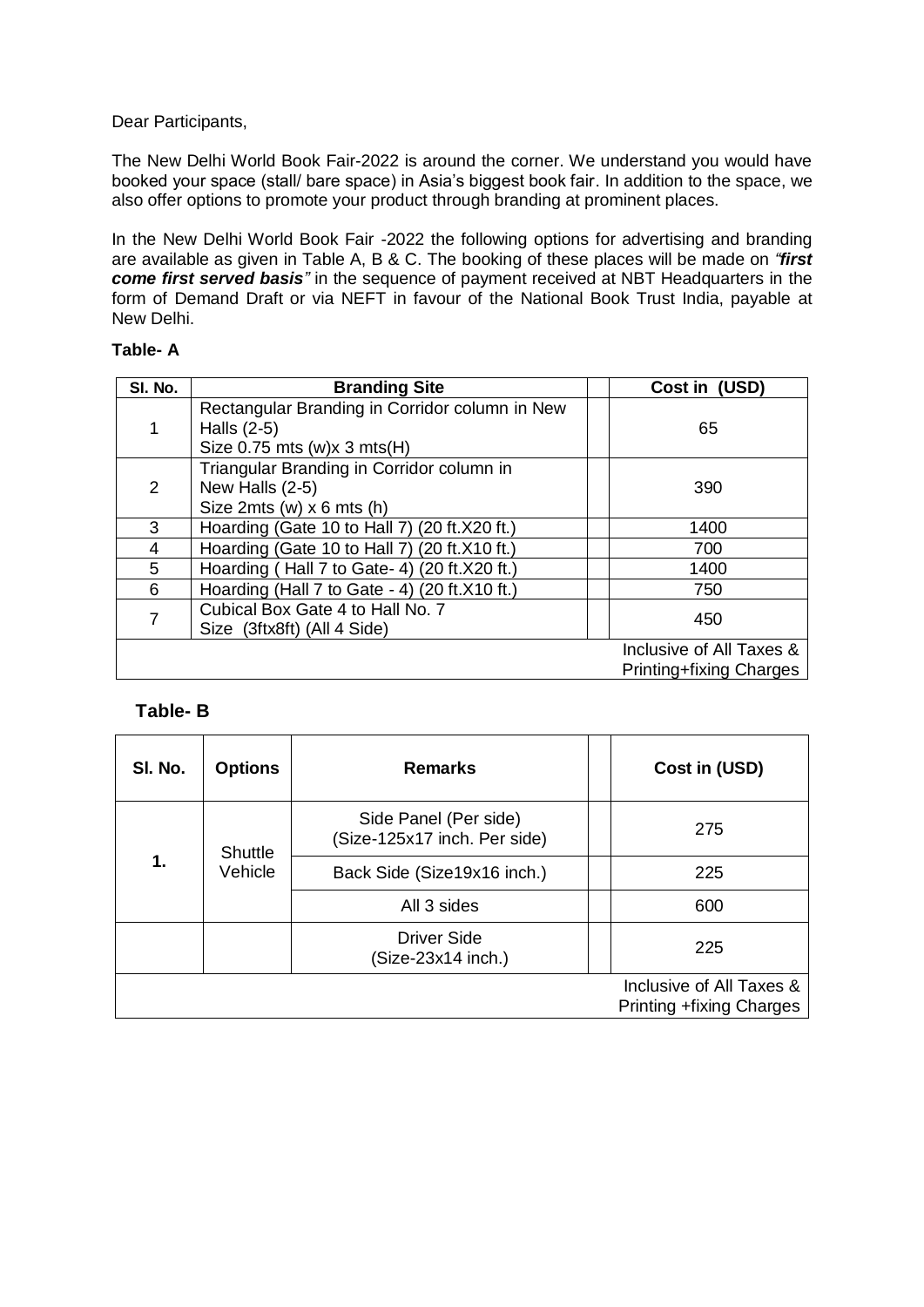| SI. No.                | <b>Options</b>                                                                                            | Remarks                    | Cost per day for<br><b>International</b><br><b>Exhibitors</b><br>(USD) |
|------------------------|-----------------------------------------------------------------------------------------------------------|----------------------------|------------------------------------------------------------------------|
|                        | Hindi Newsletter<br>(Mela Vaarta)                                                                         | • Quarter page             | 50                                                                     |
| 2.                     | Please Contact Mr. Pankaj<br>Chaturvedi @<br>pc7001010@gmail.com                                          | • Half page                | 100                                                                    |
|                        |                                                                                                           | $\bullet$ Full page        | 200                                                                    |
|                        | <b>English Newsletter</b><br>(Fair Daily) Pl. Contact Ms.<br>Kanchan, W.Sharma.<br>nbtfairdaily@gmail.com | • Quarter page             | 90                                                                     |
| 3.                     |                                                                                                           | $\bullet$ Half page        | 150                                                                    |
|                        |                                                                                                           | • Full page                | 250                                                                    |
|                        |                                                                                                           | • Back Page                | 300                                                                    |
| 4.                     | Authors' Corner                                                                                           | Branding on<br>side panels | 500                                                                    |
| Inclusive of all Taxes |                                                                                                           |                            |                                                                        |

# **Table - C**

| SI. No. | Type of Site                     | <b>Remarks</b> | Rate    | Rate for full     |
|---------|----------------------------------|----------------|---------|-------------------|
|         |                                  |                | for one | duration in       |
|         |                                  |                | day in  | USD <sub>(9</sub> |
|         |                                  |                | USD     | days)             |
|         | LED screen inside Pragati Maidan | 20 Sec. Video  | 200     | 1500              |
|         |                                  | 3 Spots per    |         |                   |
|         |                                  | day/Per        |         |                   |
|         |                                  | Screen         |         |                   |

## **Table- D**

| SI.<br>No. | <b>Type of Site</b>                                            | Cost in (USD) |
|------------|----------------------------------------------------------------|---------------|
| 1.         | Inside Cover-II (Colour) Fair Directory                        | 1000          |
| 2.         | Inside Bock Cover-III (Colour) Fair Directory                  | 1000          |
| 3          | <b>Full Page (Colour) Fair Directory</b>                       | 500           |
| 4          | Full Page (Black&White)                                        | 375           |
| 5          | Book Mark                                                      |               |
| 6          | <b>Schedule of Events</b><br>IInd Cover Page(Colour)           | 550           |
| 7.         | <b>Schedule of Events</b><br>Illrd Cover Page(Colour)          | 550           |
| 8.         | <b>Children's Pavilion Events</b><br>IInd Cover Pages (Colour) | 550           |
| 9          | <b>Children Pavilion Events</b><br>Illrd Cover Pages (Colour)  | 550           |
| 10         | <b>Theme Pavilion Events</b><br>IIrd Cover Pages (Colour)      | 550           |